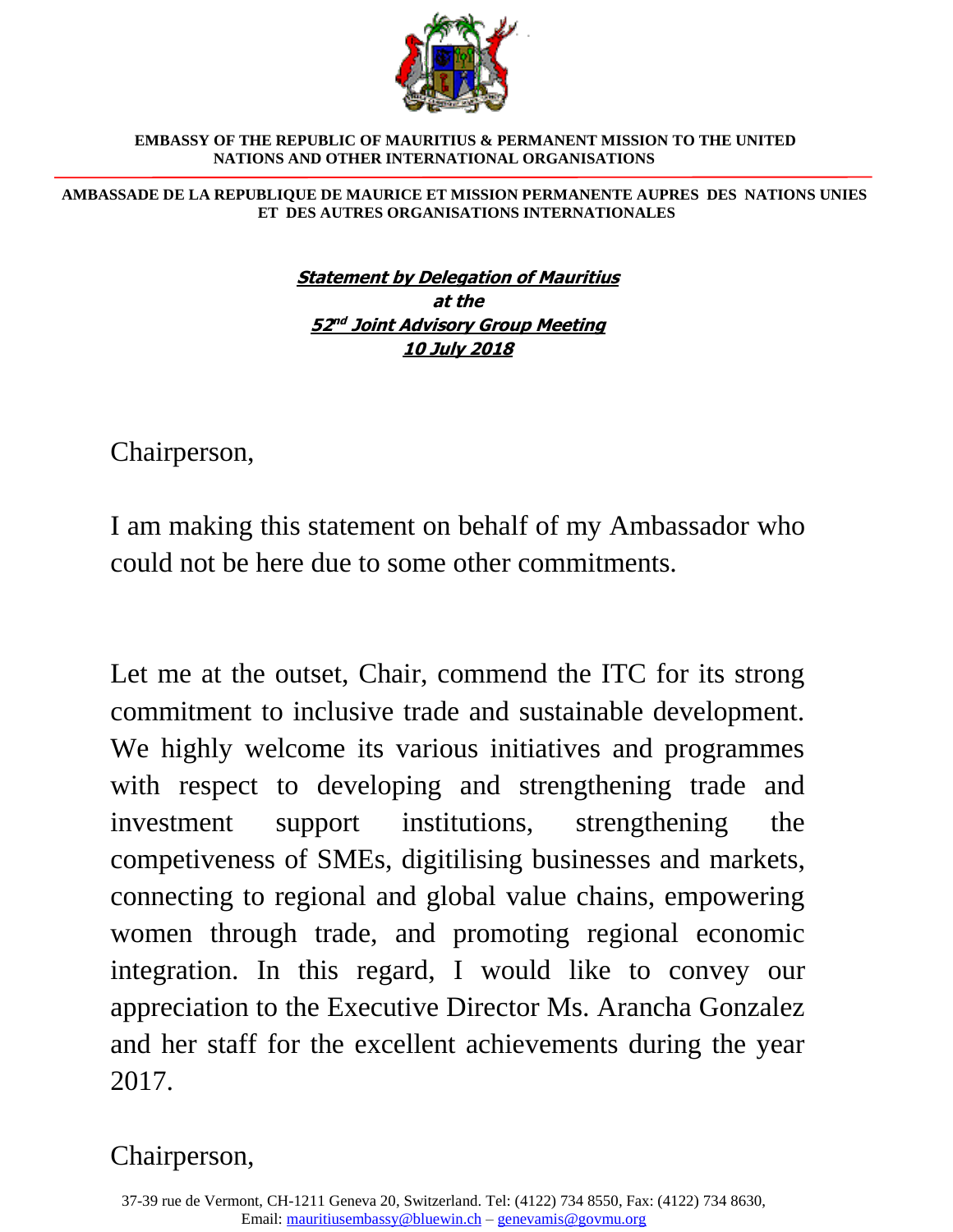Mauritius has been working in close collaboration with the ITC for a number of years, in several and diverse areas.

A major important ITC's technical assistance was the formulation of the Mauritius National Export Strategy (NES) launched in 2017. Subsequently the Economic Development Board (EDB) was established. EDB regroups the former Enterprise Mauritius, the Board of Investment and the Financial Services Agency under one umbrella, thereby enabling greater coherence and effectiveness in implementing policies, *is involved in the implementation of the NES.*

Chairperson, we look forward to enhance further our collaboration with the ITC. In this regard, we reiterate the request made by Honourable Minister of Foreign Affairs, Regional Integration and International Trade, at a meeting with the ITC Executive Director in Geneva on 14 September 2017, on the possibility of collaboration in the following areas:

- i. Advice on opportunities for MSMEs in the EAC-COMESA-SADC Tripartite;
- ii. Organisation of training workshops in Mauritius aimed at bolstering participation of women in trade in the African continent; and
- iii. Enabling strategy for promotion and trade in handicrafts and artisanal products including the potential of creating a fulfillment centre in our Freeport. The creation of such a centre would especially be beneficial for the export of handicrafts and artisanal products and, in general, enable